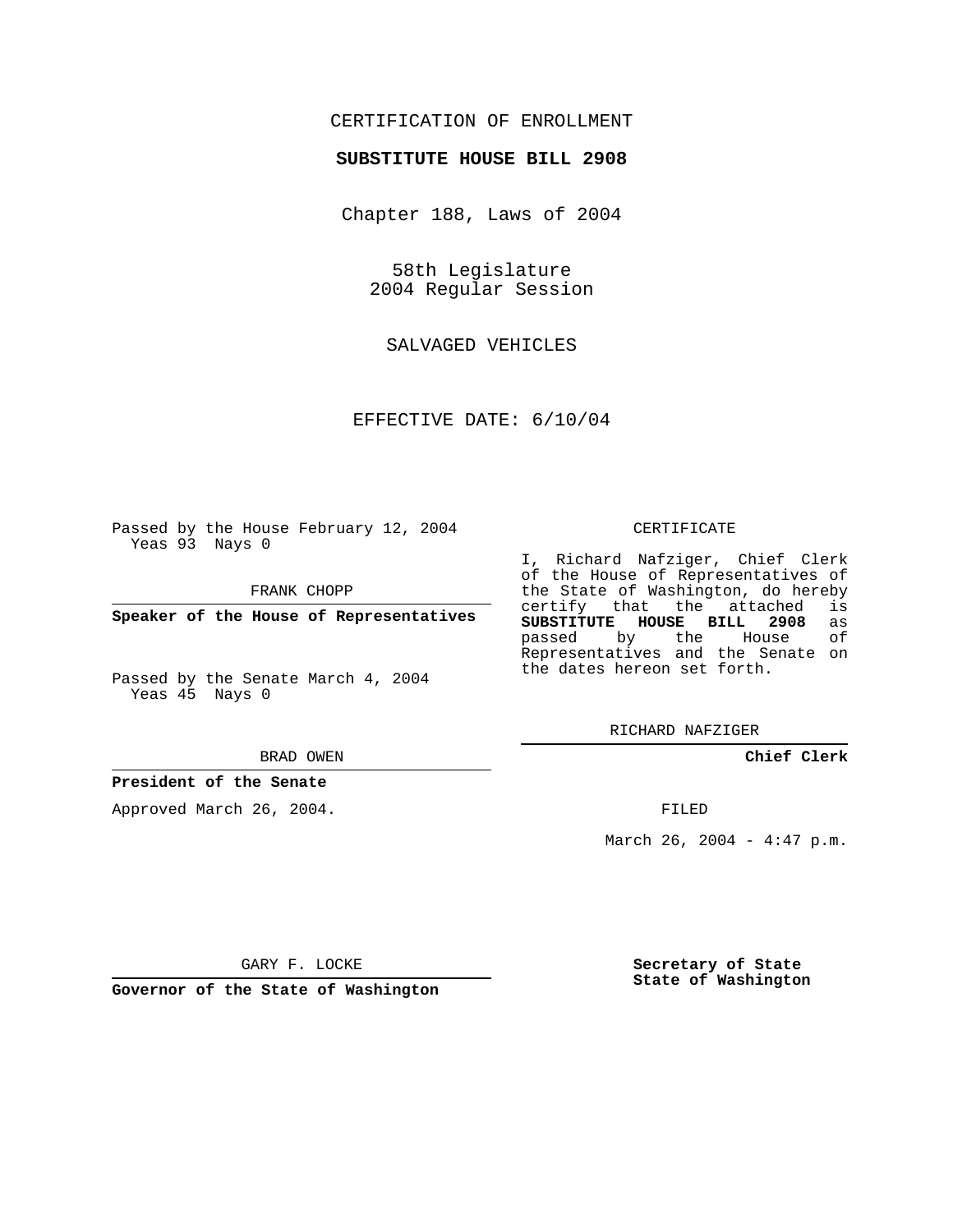# **SUBSTITUTE HOUSE BILL 2908** \_\_\_\_\_\_\_\_\_\_\_\_\_\_\_\_\_\_\_\_\_\_\_\_\_\_\_\_\_\_\_\_\_\_\_\_\_\_\_\_\_\_\_\_\_

\_\_\_\_\_\_\_\_\_\_\_\_\_\_\_\_\_\_\_\_\_\_\_\_\_\_\_\_\_\_\_\_\_\_\_\_\_\_\_\_\_\_\_\_\_

Passed Legislature - 2004 Regular Session

### **State of Washington 58th Legislature 2004 Regular Session**

**By** House Committee on Transportation (originally sponsored by Representatives Mielke, O'Brien, Ahern, Pearson and Boldt)

READ FIRST TIME 02/06/04.

1 AN ACT Relating to salvage vehicles; and amending RCW 46.12.030.

2 BE IT ENACTED BY THE LEGISLATURE OF THE STATE OF WASHINGTON:

 3 **Sec. 1.** RCW 46.12.030 and 2001 c 125 s 1 are each amended to read 4 as follows:

5 (1) The application for a certificate of ownership shall be upon a 6 form furnished or approved by the department and shall contain:

7 ( $(\{+1\})$  <u>(a)</u> A full description of the vehicle, which shall contain the proper vehicle identification number, the number of miles indicated on the odometer at the time of delivery of the vehicle, and any distinguishing marks of identification;

11  $((+2))$   $(b)$  The name and address of the person who is to be the 12 registered owner of the vehicle and, if the vehicle is subject to a 13 security interest, the name and address of the secured party;

14 ( $(\langle 3 \rangle)$ ) (c) Such other information as the department may require.

15 (2) The department may in any instance, in addition to the information required on the application, require additional information and a physical examination of the vehicle or of any class of vehicles, or either.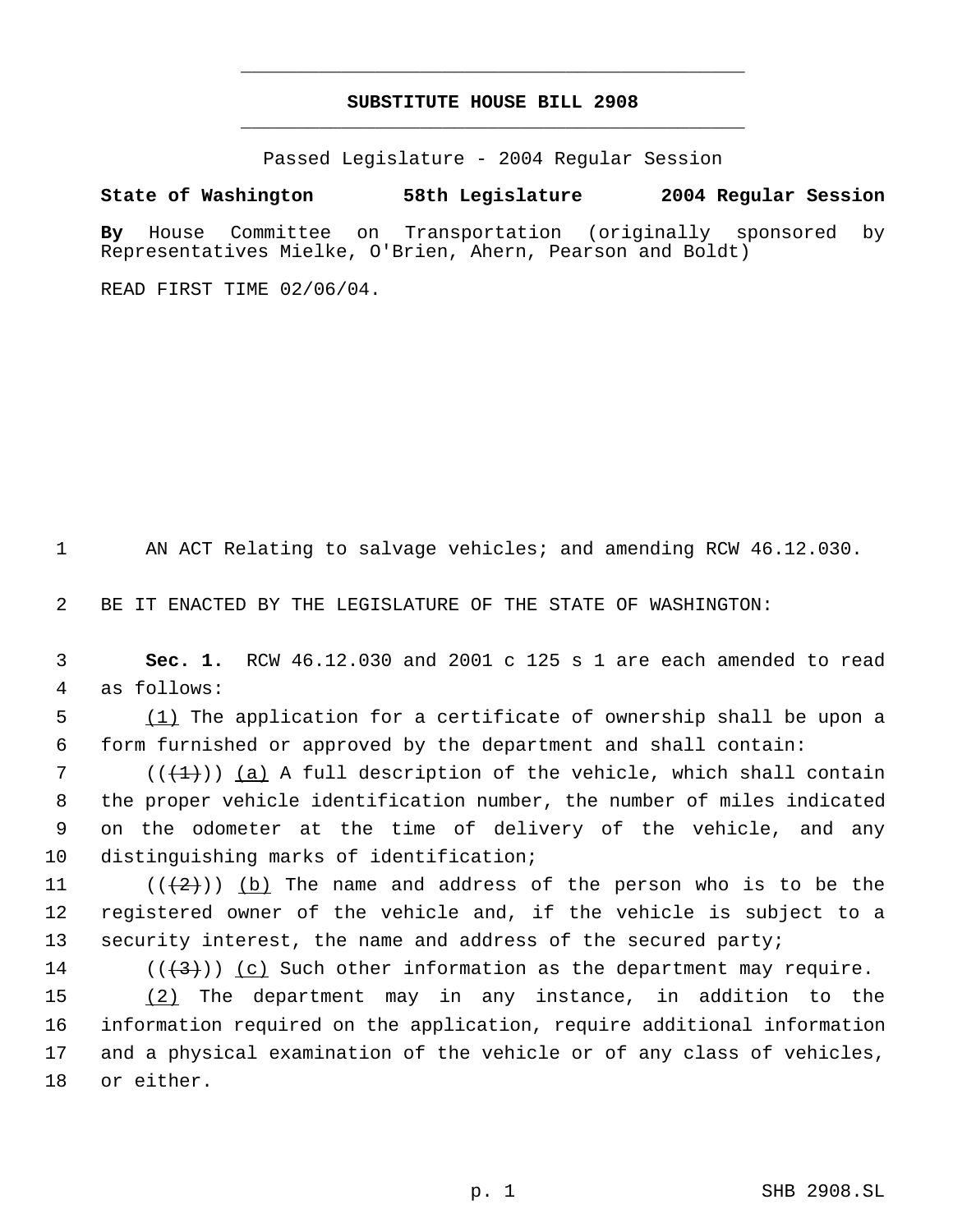(3) A physical examination of the vehicle is mandatory if it has been rebuilt after surrender of the certificate of ownership to the department under RCW 46.12.070 due to the vehicle's destruction or declaration as a total loss. The inspection must verify that the vehicle identification number is genuine and agrees with the number shown on the title and registration certificate. The inspection must be made by a member of the Washington state patrol or other person authorized by the department to make such inspections.

 (b)(i) A physical examination of the vehicle is mandatory if the vehicle was declared totaled or salvage under the laws of this state, or the vehicle is presented with documents from another state showing the vehicle was totaled or salvage and has not been reissued a valid 13 registration from that state after the declaration of total loss or salvage.

15 (ii) The inspection must verify that the vehicle identification number is genuine and agrees with the number shown on the original 17 documents supporting the vehicle purchase or ownership.

 (iii) A Washington state patrol VIN specialist must ensure that all major component parts used for the reconstruction of a salvage or 20 rebuildable vehicle were obtained legally. Original invoices must be from a vendor that is registered with the department of revenue for the collection of retail sales or use taxes or comparable agency in the 23 jurisdiction where the major component parts were purchased. The invoices must include the name and address of the business, a description of the part or parts sold, the date of sale, and the amount of sale to include all taxes paid unless exempted by the department of 27 revenue or comparable agency in the jurisdiction where the major component parts were purchased. If the parts or components were purchased from a private individual, that bill of sale must be notarized. The bills of sale must include the names and addresses of 31 the sellers and purchasers, a description of the vehicle, the part or parts being sold, including the make, model, year, and identification 33 or serial number, that date of sale, and the purchase price of the vehicle or part or parts. If the presenter is unable to provide an acceptable release of interest or proof of ownership for a vehicle or major component part as described above, an inspection must be completed for ownership-in-doubt purposes as prescribed by WAC 308-56A-210.